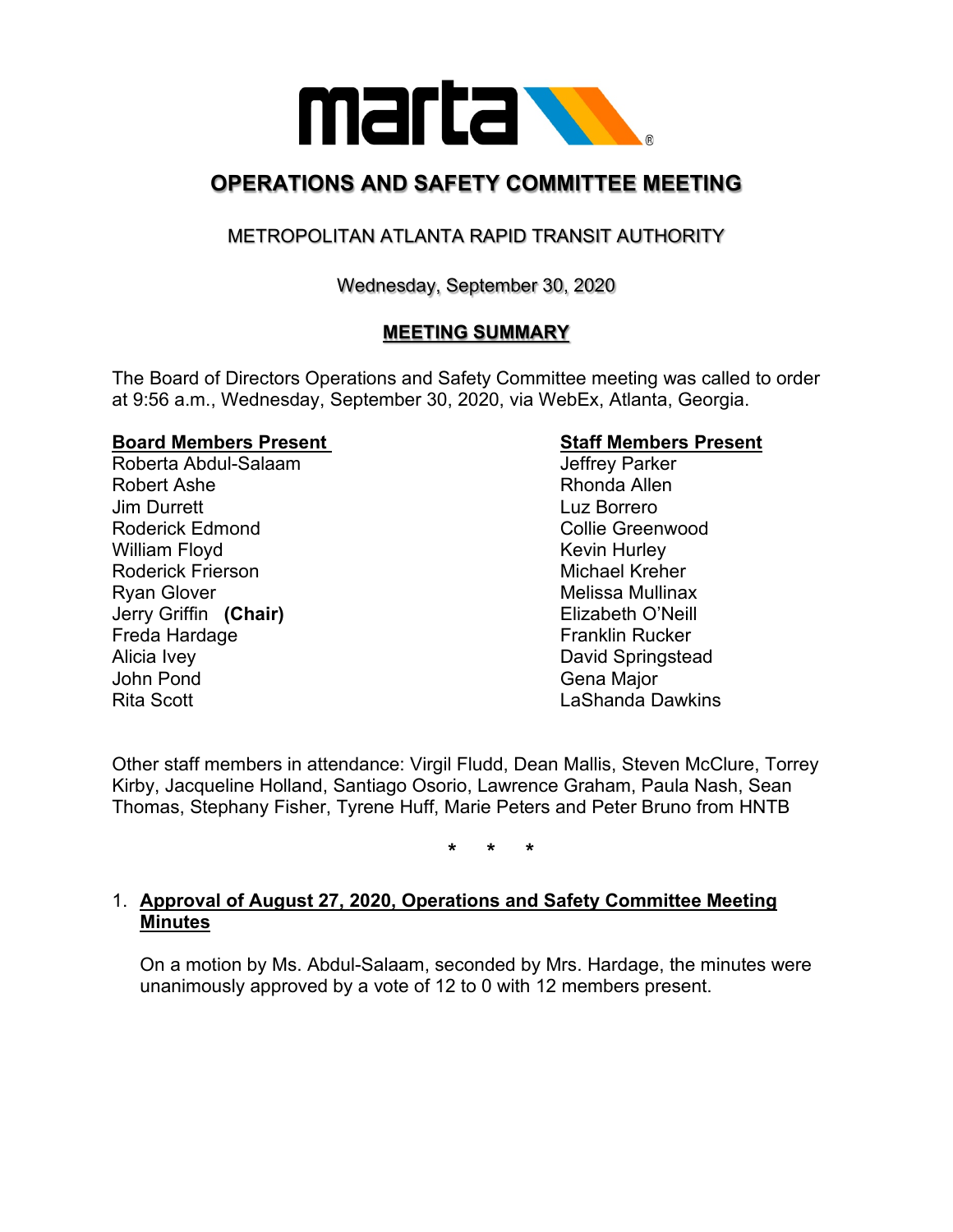Operations and Safety Committee – Meeting Summary Page 2 of 3 September 30, 2020

#### 2. **Briefing – Mobility Overview**

The Board received an update on the following:

- Town Hall Recap
- Comment Categories
- October 2019 Town Hall Update
- COVID19 Health Safety Measures Update
- FY20 KPIs Functional Assessments
- Major Initiatives Next 180 Days

#### 3. **Resolution Authorizing the Award of a Contract for Mobility Operations and Maintenance Services, RFP P42894**

On a motion by Mr. Durrett, seconded by Mr. Frierson, the resolution was unanimously approved by a vote of 12 to 0 with 12 members present.

#### 4. **Resolution Authorizing the Solicitation of Proposals for the Procurement of Mobility Centralized Scheduling and Dispatching Services, RFP P46865**

On a motion by Mr. Pond, seconded by Mrs. Hardage, the resolution was unanimously approved by a vote of 12 to 0 with 12 members present.

#### 5. **Resolution Authorizing the Award of a Contract for the Procurement of Emergency On-Call Repairs and Maintenance Services for MARTA's Light Rail Overhead Contact System and Traction Power Substations, IFB B45064**

On a motion by Ms. Abdul-Salaam, seconded by Mrs. Hardage, the resolution was unanimously approved by a vote of 12 to 0 with 12 members present.

#### 6. **Resolution Authorizing the Solicitation of Proposals for the Procurement of Deep Cleaning and Sanitizing Services for MARTA Facilities, RFP P47530**

On a motion by Mrs. Hardage, seconded by Mr. Ashe, the resolution was unanimously approved by a vote of 12 to 0 with 12 members present.

#### 7. **Resolution Authorizing the Approval of the MARTA Agency Safety Plan**

On a motion by Mrs. Hardage, seconded by Ms. Abdul-Salaam, the resolution was unanimously approved by a vote of 12 to 0 with 12 members present.

#### 8. **Briefing – Security of MARTA Frontline Employees**

The Board received an update on the following:

- MARTA Bus Operator Assaults Calendar Year 2020 as of 9/12
- Most Affected Routes
- Bus Marshall Program